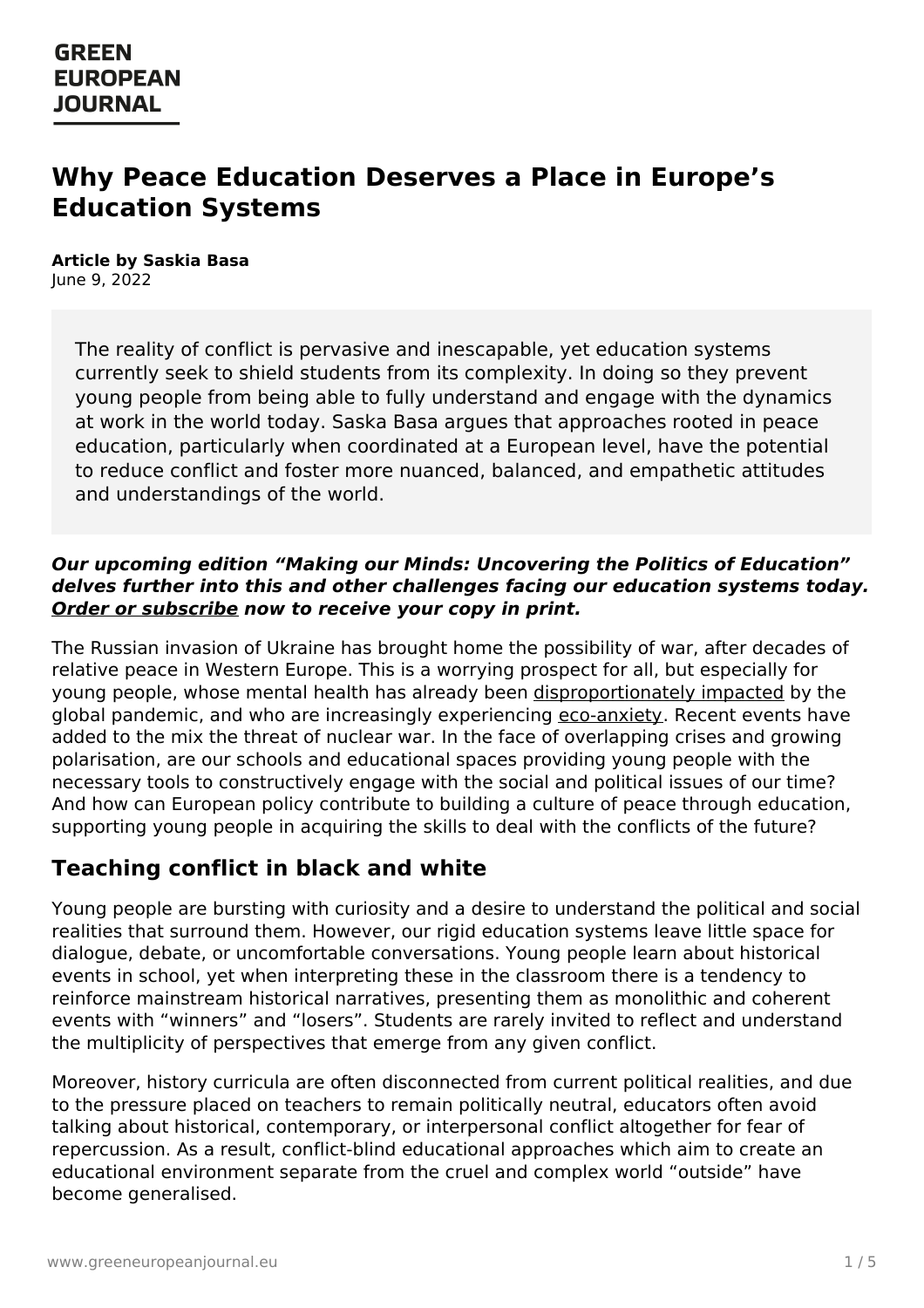Conflict-blind strategies are defined by containment and conflict avoidance, rather than engagement. Yet these approaches are oblivious to the fact that in our age, young people are unavoidably exposed to conflicting perspectives in their daily lives; information is omnipresent and escaping it is unfeasible. This vacuum in our education systems is filled elsewhere, be it through social media, or other informal channels.

What prevents these issues being tackled in the classroom is a combination of lack of political will, absence of dedicated funding, and political sensitivities. The result of this is a deafening silence, which leaves young people exposed to polarising narratives and vulnerable to disinformation. While pornography is filling the void in the absence of sexual education in schools, Instagram and TikTok are becoming young people's social and political education. Politicians themselves are recognising this; Russian [influencers](https://www.vice.com/en/article/epxken/russian-tiktok-influencers-paid-propaganda) have been paid to spread pro-Kremlin narratives, while Ukrainian President [Volodymyr](https://www.theguardian.com/technology/2022/mar/19/tiktok-ukraine-russia-war-disinformation) Zelenskyy made an appeal to TikTokers to use their influence to help end the war.

> Young people are unavoidably exposed to conflicting perspectives in their daily lives; information is omnipresent and escaping it is unfeasible.

#### **Infoxication, TikTok wars, and the internet's unregulated pedagogy**

While social media has allowed for unprecedented access to information, this comes with risks. First is the risk associated with social media algorithms and their echo-chamber effect. Algorithms tend to reinforce users' pre-existing beliefs by showing more content that is aligned with the user's views, while reducing exposure to different perspectives. A second risk is information overload, or "infoxication". When there is an over-abundance of information or noise, processing capacity is overwhelmed, making it difficult to make deliberate, quality decisions. Lastly there is the issue of disinformation, which has been particularly widespread in the context of the Russian [invasion](https://www.greeneuropeanjournal.eu/focus/russian-invasion-of-ukraine/) of Ukraine. Due to their special features, some platforms such as TikTok make it virtually impossible to fact-check videos or determine their origin.

In their physical and virtual existence, young people are already touched by the same sociopolitical realities that affect adults: overlapping crises, polarisation, fake news, and the attention economy. We can no longer rely on conflict-blind education systems to guide the next generation of citizens into the future. As war looms over Europe, it is more crucial than ever that we support the next generation to become resourceful, resilient, and ethically[engaged](https://www.greeneuropeanjournal.eu) citizens in the face of social, environmental, and political volatility.

### **The missing piece of peace education**

Peace education is ideally placed to provide young people with the tools to engage with complex social phenomena and proactively seek peaceful transformation through nonviolent means. Peace education approaches can empower young people to transform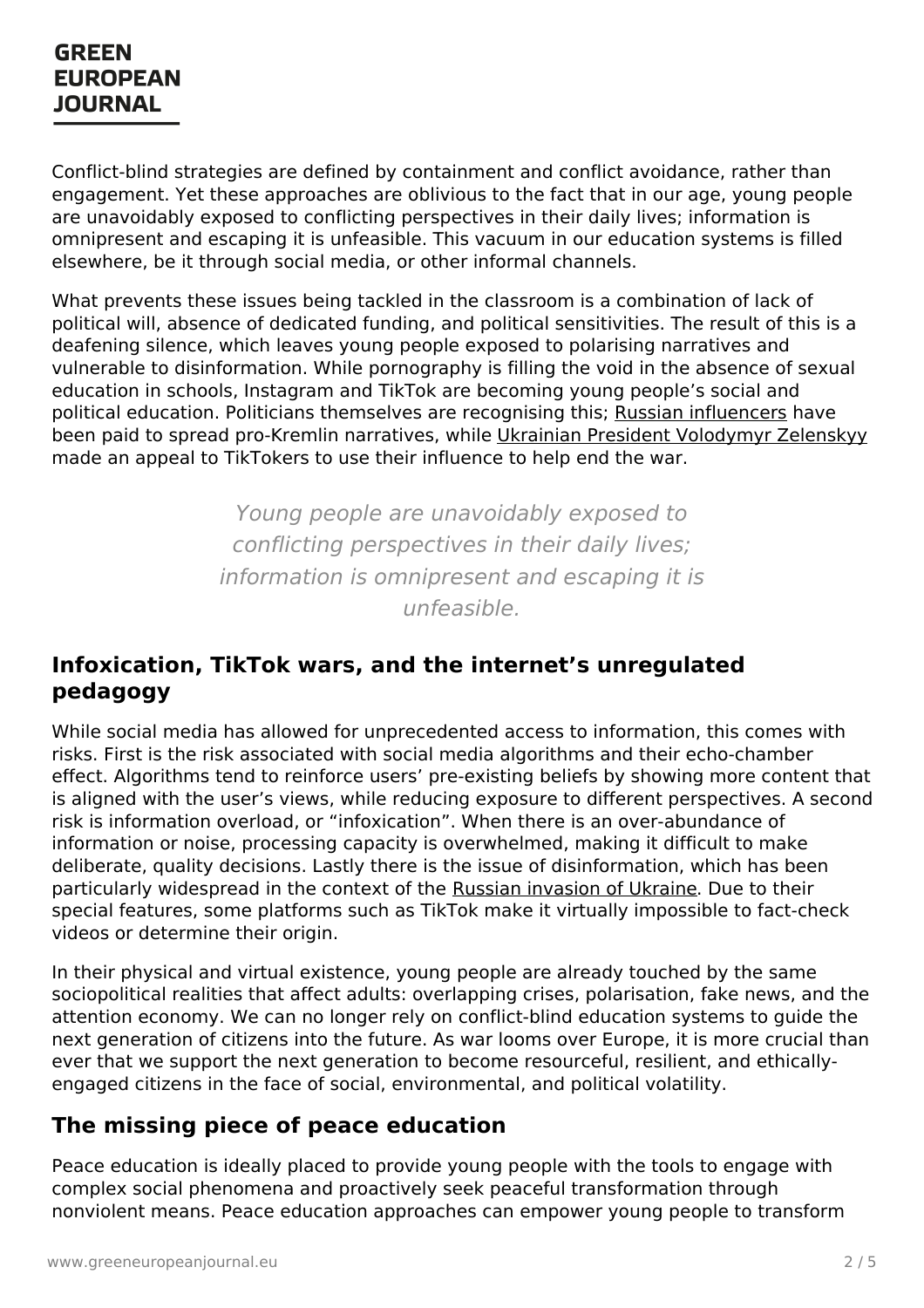conflict in every sphere of their lives. Transformative approaches to conflict are rooted in an awareness that systemic issues produce and exacerbate conflict. Conflict-habituated systems, such as divided societies where outbreaks of violence or tensions persist over generations, cannot be "resolved", but can be transformed by building alternative peace systems, particularly by fostering healthy relationships and thinking creatively around different processes. Conflict resolution approaches fall short in capturing these nuances, making it likely for conflict to re-emerge.

Global Citizenship Education programming evolved from peace education, and explicit mentions of the importance of peace education can be found in UNESCO's constitution and the 2015 UN Sustainable Development Goals (Goal 4.7). Throughout its history, peace education has in essence been an evolving concept, developed in formal and non-formal educational settings, and adapted to local contexts. This has resulted in an immense variety of peace education initiatives across Europe and the world. However, what unites different practices under the peace education umbrella is a focus on developing core competencies such as critical thinking, empathic listening, creative problem-solving, negotiation skills, and non-violent communication, as well as attitudes such as tolerance, responsibility, self-awareness, and respect for others, oneself, and the environment.

Experiential methods are instrumental in helping young people find real life applicability and meaning to classroom approaches. To do this, peace educators act as facilitators and instead of remaining neutral, they guide the conversation while adhering to principled impartiality. The aim is to create a safe (though not sheltered), environment where difficult conversations can take place, and students can gain interpersonal, social, and emotional skills. These include being able to relate to others socially and listening, expressing, and managing emotions.

Students may reflect and learn about different definitions of peace and violence, as well as peaceful alternatives to dealing with conflict or disagreement. Peace education approaches also enable young people to analyse current events through diverging perspectives in a constructive way, think about their own prejudice or bias, and critically analyse their own sources of information.

> Transformative approaches to conflict are rooted in an awareness that systemic issues produce and exacerbate conflict.

### **Peace education in action**

A number of examples provide evidence of the effectiveness of peace education [approaches.](https://www.greeneuropeanjournal.eu) An interactive video-based programme Parallel [Histories](https://www.parallelhistories.org.uk/) worked with over 300 schools, inviting students to discuss a selection of contested historical instances through different perspectives. Students learned to identify complexities, examine and evaluate evidence, and form their own judgement while recognising the importance of narratives in defining our sense of the world. Pathways Institute for [Negotiation](https://www.pathways.be/) Education continues to do important work in Belgian schools teaching young people creative negotiation skills.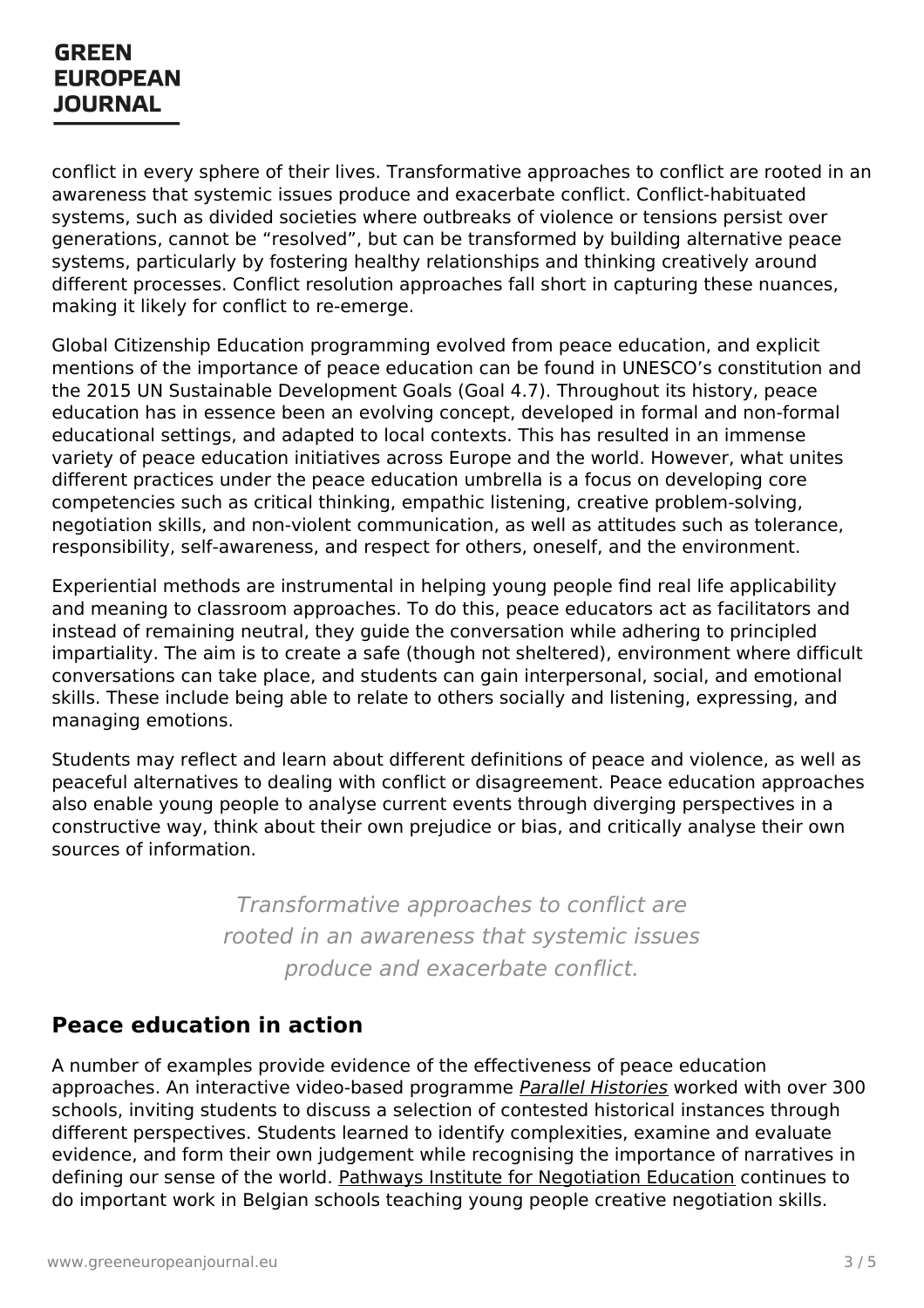Pioneers of peace education in Europe also include [Transforming](https://transformingconflict.org/) Conflict, a programme introducing restorative practice in schools across the United Kingdom, and Quaker Peace and Social Witness, whose peace education [programme](https://www.quaker.org.uk/our-work/peace/peace-education) offers students tools to use mediation approaches in their own conflicts in the classroom. When evaluating the impact of peer mediation approaches, educators [found](https://docs.google.com/viewer?a=v&pid=sites&srcid=ZGVmYXVsdGRvbWFpbnxwZWVybWVkaWF0aW9ubmV0d29ya3xneDoyMTJiOGU3MDFkZDU4ZTli) that after receiving training, students were more likely to reach constructive outcomes in disputes, reducing the number of interpersonal conflicts.

Peace education approaches have also proven fruitful in post-conflict settings. For example, the Nansen Model for [Integrated](https://ndcmostar.org/nansen-model-of-education-nme/) Education was launched in 2015 in three cities across [Bosnia-Herzegovina](https://www.greeneuropeanjournal.eu/the-unfinished-business-of-building-bosnia-herzegovina/) (BiH), training educators to apply peace education methods in multiethnic classrooms. This is in stark contrast with the prevailing decentralised education systems of BiH, which favour separation along ethnic lines. The Nansen initiative promoted dialogue and non-violent conflict transformation, contributing to a sense of shared belonging among students. However, it is crucial to remember that peace education efforts are context dependent. Especially in post-conflict settings, peace education programming needs to be conflict-sensitive, making sure programming is relevant, rooted in local meaning and in line with "do no harm" principles and standards.

### **A European approach to peace education**

Is the European Union doing its part to implement peace education? Given that education remains a national competency, the EU has focused primarily on promoting a sense of European identity and shared history. To this end, Erasmus+ was developed to facilitate student mobility within the EU and partner countries. However, concerns have been raised regarding the accessibility of Erasmus+ programmes. Despite new efforts to reach students from under-represented groups, participation remains limited to students with the necessary awareness and resources.

Some Erasmus+ projects which are regarded as [success](https://erasmus-plus.ec.europa.eu/projects#search/project/keyword=peace&options%5B0%5D=goodPracticesOnly&matchAllCountries=false) stories focus on building social and intercultural skills, which are endorsed by peace education approaches as core competences. The new Erasmus+ programme generation 2021-2027 focuses on four broad cross-cutting themes, including supporting inclusion and diversity across Erasmus+ initiatives. However, Erasmus+ still lacks a coordinated strategy for peace education across programmes, as efforts have remained informal and dispersed. Peace education competences are not taken into account in data collection and evaluation exercises, making it difficult to determine to what extent Erasmus+ programmes contribute to positive peace outcomes.

This is a missed opportunity, as the EU is uniquely placed not only to develop guidelines for a coordinated strategy for peace education across member states, but also to extend them to the programming of EU bodies with internal and external mandates, including in the context of [emergency](https://www.greeneuropeanjournal.eu) and humanitarian operations. If the EU wishes to honour its commitments as a political project for peace, emphasis should also be placed on integrating peace education approaches across European initiatives on education.

In 2020, the Quaker Council for European Affairs produced a report making the case for peace education in the EU, including recommendations on how to implement a coordinated, multi-layered strategy for peace education across EU internal and external programmes